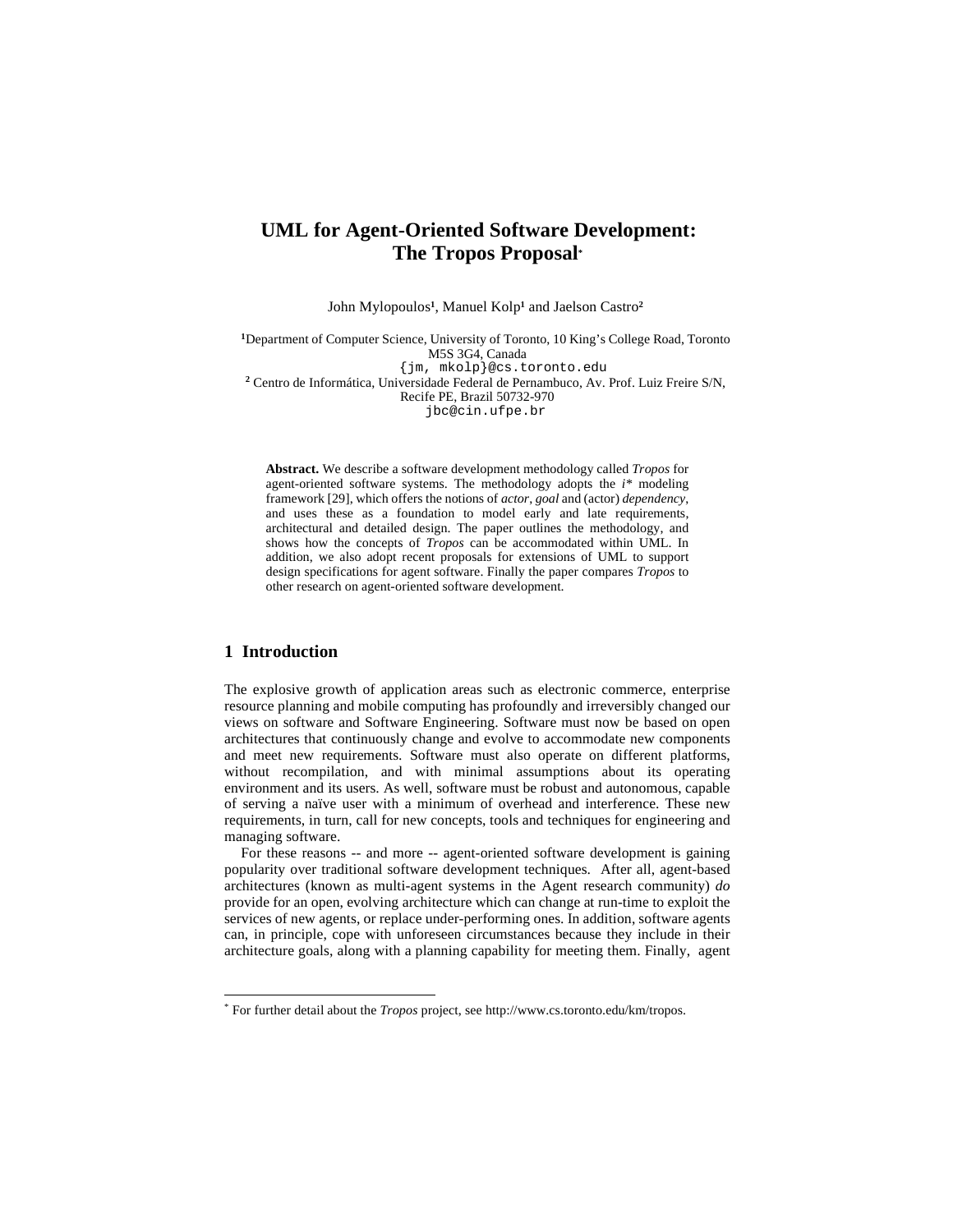technologies have matured to the point where protocols for communication and negotiation have been standardized [12].

What would it take to adopt a popular software modeling language such as UML [2] and turn it into one that supports *agent*-oriented software development? This paper sketches an agent-oriented software development methodology and proposes extension to UML to accommodate its concepts and features. Our proposal is based on on-going research within the *Tropos* project [3, 23].

*Tropos* is founded on the premise that in order to build software that operates within a dynamic environment, one needs to analyze and model explicitly that environment in terms of "actors", their goals and dependencies on other actors. Accordingly, Tropos supports four phases of software development:

- Early requirements, concerned with understanding the problem by studying an organizational setting; the output of this phase is an organizational model which includes relevant external actors, their respective goals and their interdependencies.
- Late requirements, where the system-to-be is described within its operational environment, along with relevant functions and qualities.
- Architectural design, where the system's global architecture is defined in terms of subsystems, interconnected through data, control and other dependencies.
- Detailed design, where behaviour of each architectural component is defined in further detail.

To support modeling and analysis during each of these phases, we adopt the concepts offered by *i\** [29], a modeling framework offering concepts such as *actor* (actors can be *agents*, *positions* or *roles*), as well as social dependencies among actors, including *goal*, *softgoal*, *task* and *resource* dependencies. These concepts are used to support modeling during the four phases listed above. This means that both the system's environment and the system itself are seen as organizations of actors, each having goals to be fulfilled and each relying on other actors to help them with goal fulfillment.

In order to illustrate the *Tropos* software development methodology, we use a small case study for a B2C (business to consumer) e-commerce application. *Media Shop* is a store selling and shipping different kinds of media items such as books, newspapers, magazines, audio CDs, videotapes, and the like. *Media Shop* customers (on-site or remote) can use a periodically updated catalogue describing available media items to specify their order. *Media Shop* is supplied with the latest releases from *Media Producer* and in-catalogue items by *Media Supplier*. To increase market share, *Media Shop* has decided to open up a B2C retail sales front on the internet. With the new setup, a customer can order *Media Shop* items in person, by phone, or through the internet. The system has been named *Medi@* and is available on the world-wide-web using communication facilities provided by *Telecom Co*. It also uses financial services supplied by *Bank Co.*, which specializes on on-line transactions.

The basic objective for the new system is to allow an on-line customer to examine the *Medi@* internet catalogue, and place orders. There are no registration restrictions, or identification procedures for *Medi@* users. Potential customers can search the online store by either browsing the catalogue or querying the item database. The catalogue groups media items of the same type into (sub)hierarchies and genres (e.g., audio CDs are classified into pop, rock, jazz, opera, world, classical music,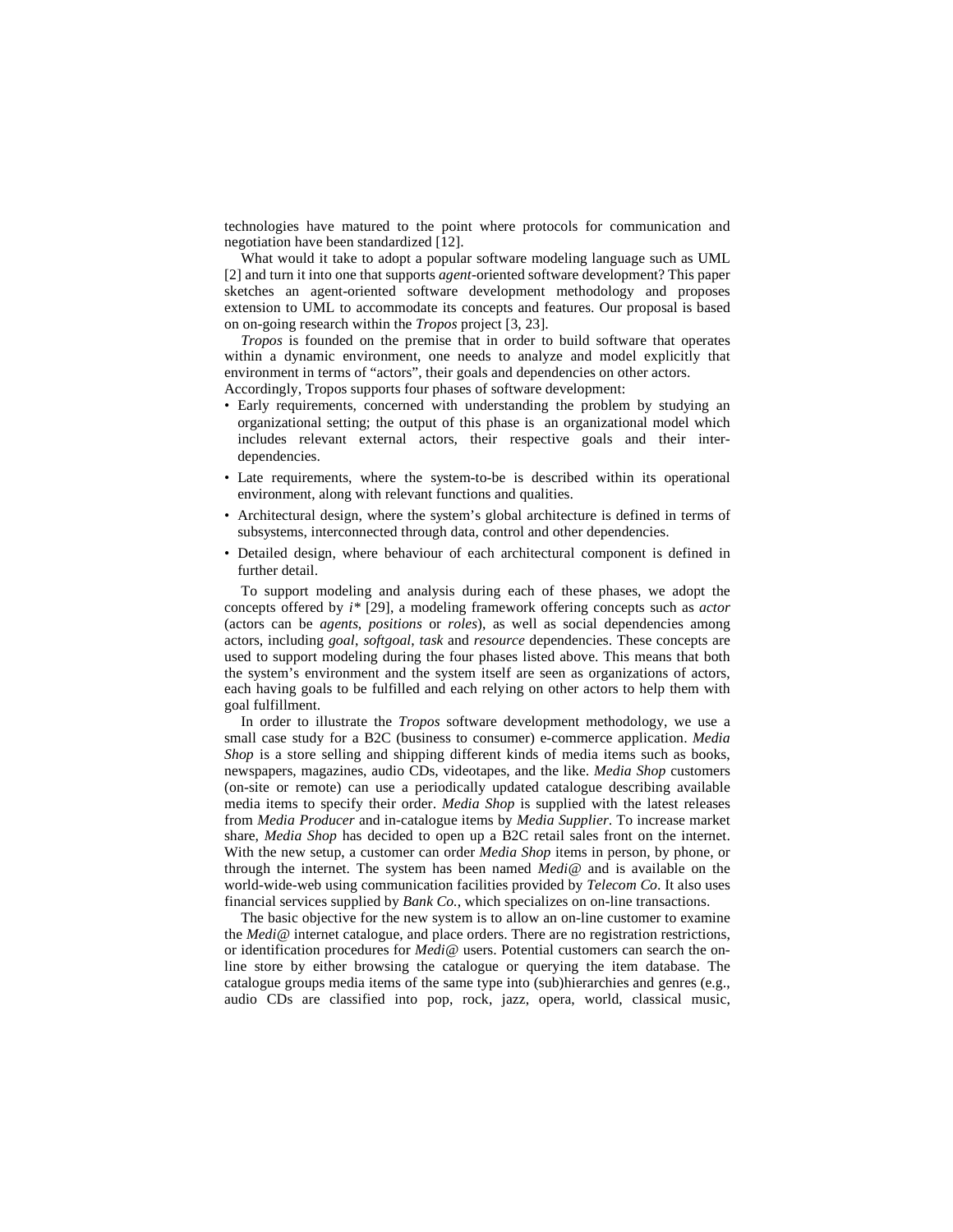soundtrack, ...) so that customers can browse only (sub)categories of interest. An online search engine allows customers with particular items in mind to search title, author/artist and description fields through keywords or full-text search. If the item is not available in the catalogue, the customer has the option of asking *Media Shop* to order it, provided the customer has editor/publisher references (e.g., ISBN, ISSN), and identifies herself (in terms of name and credit card number). For detailed descriptions of the medi@ case study, see [3] and [20].

Section 2 introduces the primitive concepts offered by *i\** and illustrates their use for early requirements analysis. Section 3 sketches how the *Tropos* methodology works for later phases of the development process. Section 4 presents fragments of *Tropos* models in UML using existing and extended UML diagrammatic techniques. Section 5 compares our proposal with others in the literature, offers an initial assessment of UML's suitability for modeling agent-oriented software, and outlines directions for further research.

## **2 Early Requirements with** *i\**

Early requirements analysis focuses on the intentions of stakeholders. These intentions are modeled as goals which, through some form of a goal-oriented analysis, eventually lead to the functional and non-functional requirements of the system-to-be [8]. In *i\** (which stands for "distributed intentionality''), stakeholders are represented as (social) actors who depend on each other for goals to be achieved, tasks to be performed, and resources to be furnished. The *i\** framework includes the *strategic dependency model* for describing the network of relationships among actors, as well as the *strategic rationale model* for describing and supporting the reasoning that each actor goes through concerning its relationships with other actors. These models have been formalized using intentional concepts from Artificial Intelligence, such as goal, belief, ability, and commitment (e.g., [6]). The framework has been presented in detail in [29] and has been related to different application areas, including requirements engineering [27], business process reengineering [30], and software processes [28].

A strategic dependency model is a graph involving *actors* who have *strategic dependencies* among each other. A dependency describes an "agreement" (called *dependum*) between two actors: the *depender* and the *dependee*. The *depender* is the depending actor, and the *dependee,* the actor who is depended upon. The type of the dependency describes the nature of the agreement. *Goal* dependencies are used to represent delegation of responsibility for fulfilling a goal; *softgoal* dependencies are similar to goal dependencies, but their fulfillment cannot be defined precisely (for instance, the appreciation is subjective, or the fulfillment can occur only to a given extent); *task* dependencies are used in situations where the dependee is required to perform a given activity; and *resource* dependencies require the dependee to provide a resource to the depender. As shown in Figure 1, actors are represented as circles; dependums -- goals, softgoals, tasks and resources -- are respectively represented as ovals, clouds, hexagons and rectangles; and dependencies have the form *depender* → *dependum* → *dependee*.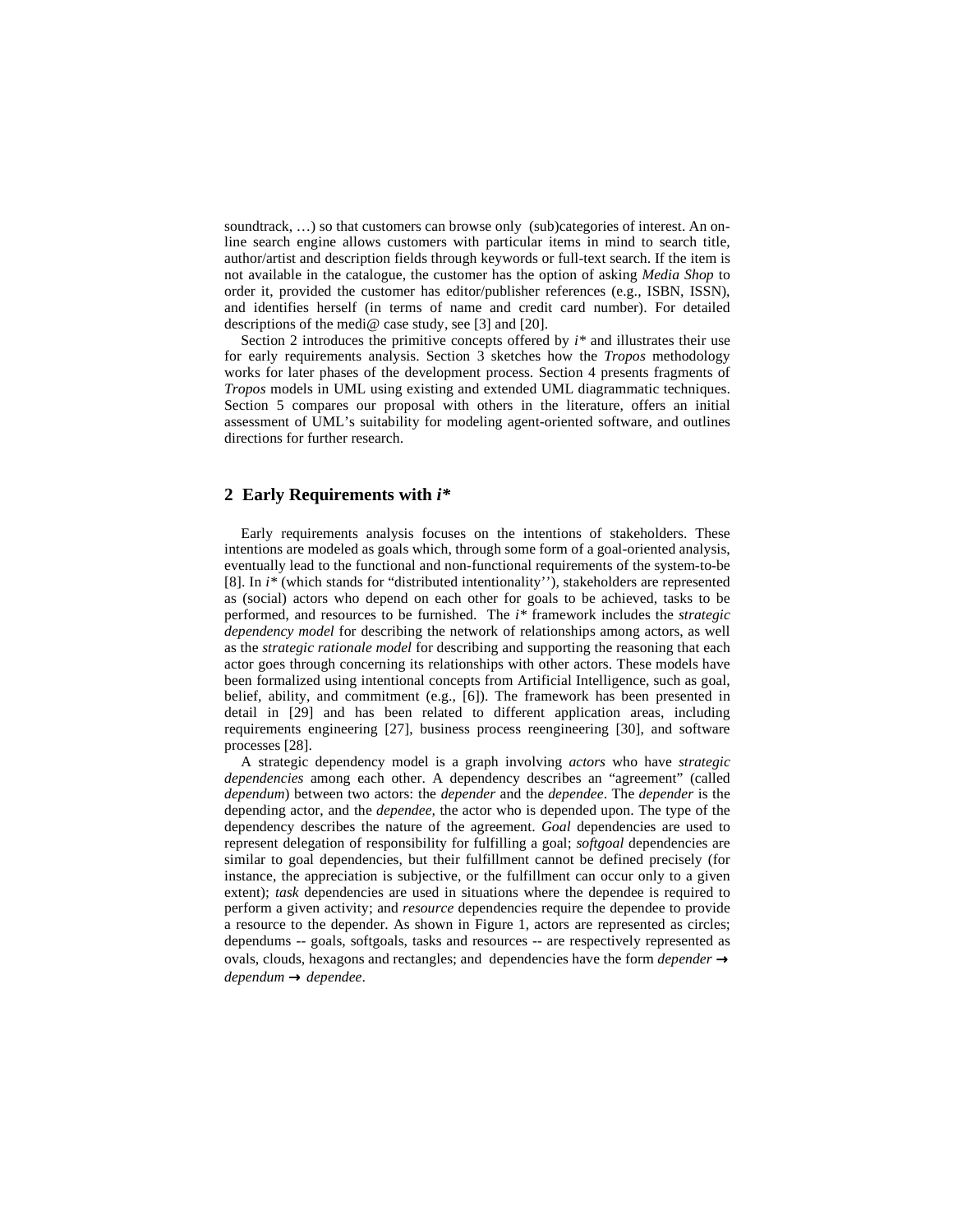

**Fig. 1.** *i\** Model for a Media Shop

These elements are sufficient for producing a first model of an organizational environment. For instance, Figure 1 depicts an *i\** model of our *Medi@* example. The main actors are *Customer*, *MediaShop*, *MediaSupplier* and *MediaProducer*. *Customer*  depends on *MediaShop* to fulfill her goal: *Buy Media Items*. Conversely, *MediaShop*  depends on *Customer* to *increase market* share and make "*customers happy"*. Since the dependum *HappyCustomers* cannot be defined precisely, it is represented as a softgoal.

The *Customer* also depends on *MediaShop* to *consult the catalogue* (task dependency). Furthermore, *MediaShop* depends on *MediaSupplier* to supply media items in a continuous way and get a *Media Item* (resource dependency) . The items are expected to be of good quality because, otherwise, the *Continuing Business*  dependency would not be fulfilled. Finally, *MediaProducer* is expected to provide *MediaSupplier* with *Quality Packages.* 

We have defined a formal language, called *Formal Tropos* [13]*,* that complements *i\** in several directions. First of all, it provides a textual notation for *i\** models and allows us to describe dynamic constraints among the different elements of the specification in a first order, linear-time temporal logic. Second, it has a precisely defined semantics that is amenable to formal analysis. Finally, *Formal Tropos* comes with a methodology for the automated analysis and animation of specifications [13], based on model checking techniques [5].

**Entity** MediaItem

**Attribute constant** itemType : ItemType, price : Amount, InStock : Boolean

**Dependency** BuyMediaItems **Type goal Mode achieve Depender** Customer **Dependee** MediaShop **Attribute constant** item : MediaItem **Fulfillment condition for depender** <sup>∀</sup>*media : MediaItem(self.item.type* = *media.type* → *item.price* <= *media.price)* [the customer expects to get the best price for the type of item]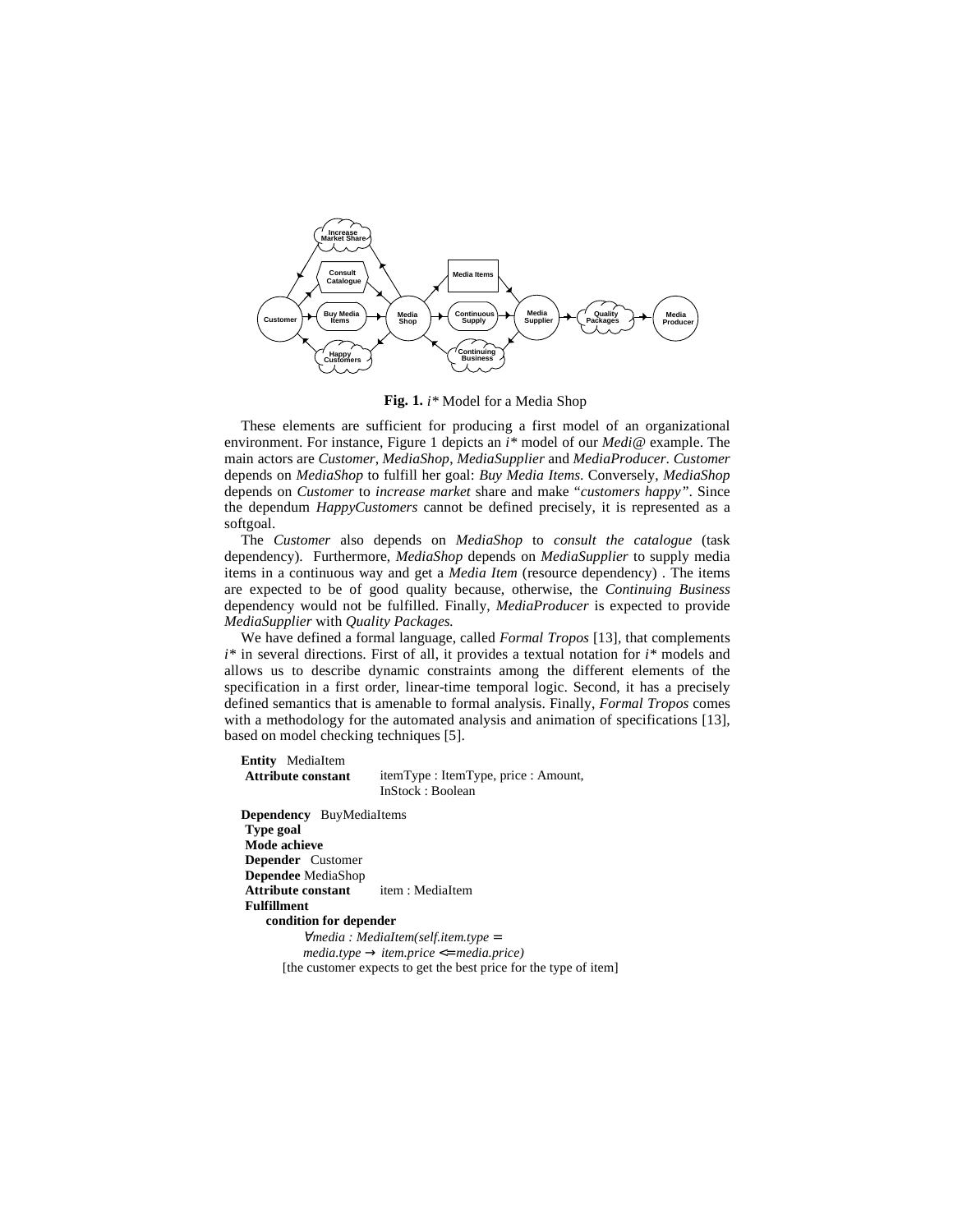**Dependency** ContinuousSupply **Type goal Mode maintain Depender** MediaShop **Dependee** MediaSupplier<br> **Attribute constant** item : MediaItem **Attribute constant Fulfillment condition for depender** <sup>∃</sup>*buy : BuyItem(JustCreated(buy)* → *buy.item.inStock)*

[the media retailer expects to get items in stock as soon as someone is interested in buying them]

**Fig. 2.** *Formal Tropos* Specifications

As an example, Figure 2 presents the specification in *Formal Tropos* for the *BuyMediaItems* and *ContinuousSupply* goal dependencies. Notice that the *Formal Tropos* specification provides additional information that is not present in the *i\** diagram. For instance, the *fulfillment condition* of *BuyMediaItems* states that the customer expects to get the best price for the type of product that she is buying. The condition for *ContinuousSupply* states that the shop expects to have the items in stock as soon as someone is interested in buying them.



**Fig. 3.** Means-Ends Analysis for the Softgoal *Increase Market Share*

Once the relevant stakeholders and their goals have been identified, a strategic rationale model determines through a means-ends analysis how these goals (including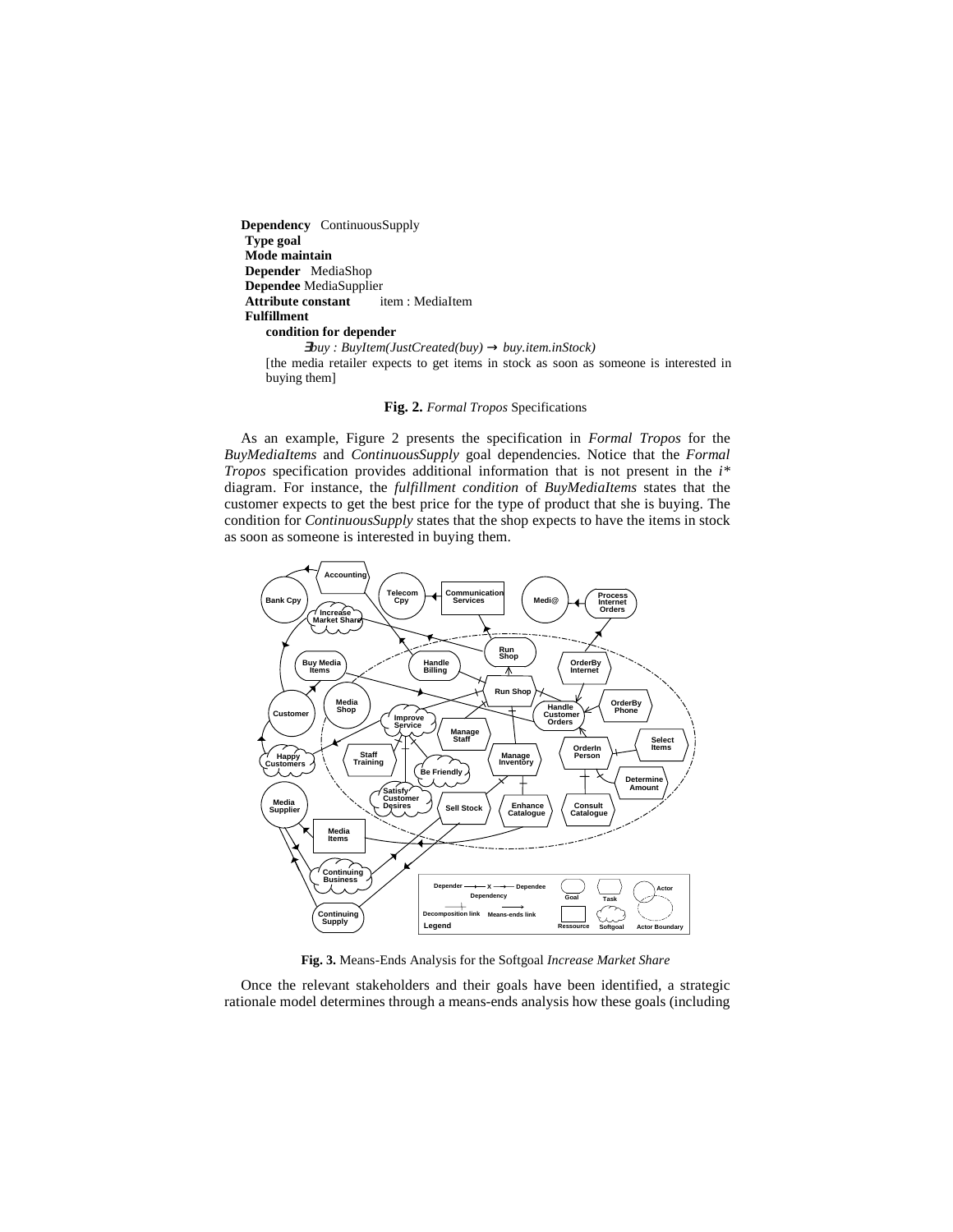softgoals) can actually be fulfilled through the contributions of other actors. A strategic rationale model is a graph with four types of nodes -- *goal*, *task*, *resource*, and *softgoal* -- and two types of links -- means-ends links and task decomposition links. A strategic rationale graph captures the relationship between the goals of each actor and the dependencies through which the actor expects these dependencies to be fulfilled.

Figure 3 focuses on one of the (soft)goal dependency identified for *Media Shop,*  namely *Increase Market Share*. To achieve that softgoal, the analysis postulates a goal *Run Shop* that can be fulfilled by means of a task *Run Shop*. Tasks are partially ordered sequences of steps intended to accomplish some (soft)goal*.* Tasks can be decomposed into goals and/or subtasks, whose collective fulfillment completes the task. In the figure, *Run Shop* is decomposed into goals *Handle Billing* and *Handle Customer Orders*, tasks *Manage Staff* and *Manage Inventor,* and softgoal *Improve Service* which together accomplish the top-level task. Sub-goals and subtasks can be specified more precisely through refinement. For instance, the goal *Handle Customer Orders* is fulfilled either through tasks *OrderByPhone, OrderInPerson* or *OrderByInternet* while the task *Manage Staff* would be collectively accomplished by tasks *Sell Stock* and *Enhance Catalogue*.

## **3 Other Phases**

### **3.1 Late Requirements Analysis**

Late requirements analysis results in a requirements specification which describes all functional and non-functional requirements for the system-to-be. In *Tropos*, the information system is represented as one or more actors which participate in a strategic dependency model, along with other actors from the system's operational environment. In other words, the system comes into the picture as one or more actors who contribute to the fulfillment of stakeholder goals.

For our example, the *Medi@* system is introduced as an actor in the strategic dependency model depicted in Figure 4. With respect to the actors previously identified, *Customer* depends on *Media Shop* to buy media items while *Media Shop* depends on *Customer* to increase market share and remain happy (with *Media Shop* service). *Media Shop* depends on *Medi@* for processing internet orders and on *Bank Cpy* to process business transactions. *Customer*, in turn, depends on *Medi@* to place orders through the internet, to search the database for keywords, or simply to browse the on-line catalogue. With respect to relevant qualities, *Customer* requires that transaction services be secure and usable, while *Media Shop* expects *Medi@* to be easily adaptable. Further dependencies are shown on Figure 4 and explained in [3].

Although a strategic dependency model provides hints about why processes are structured in a certain way, it does not sufficiently support the process of suggesting, exploring, and evaluating alternative solutions.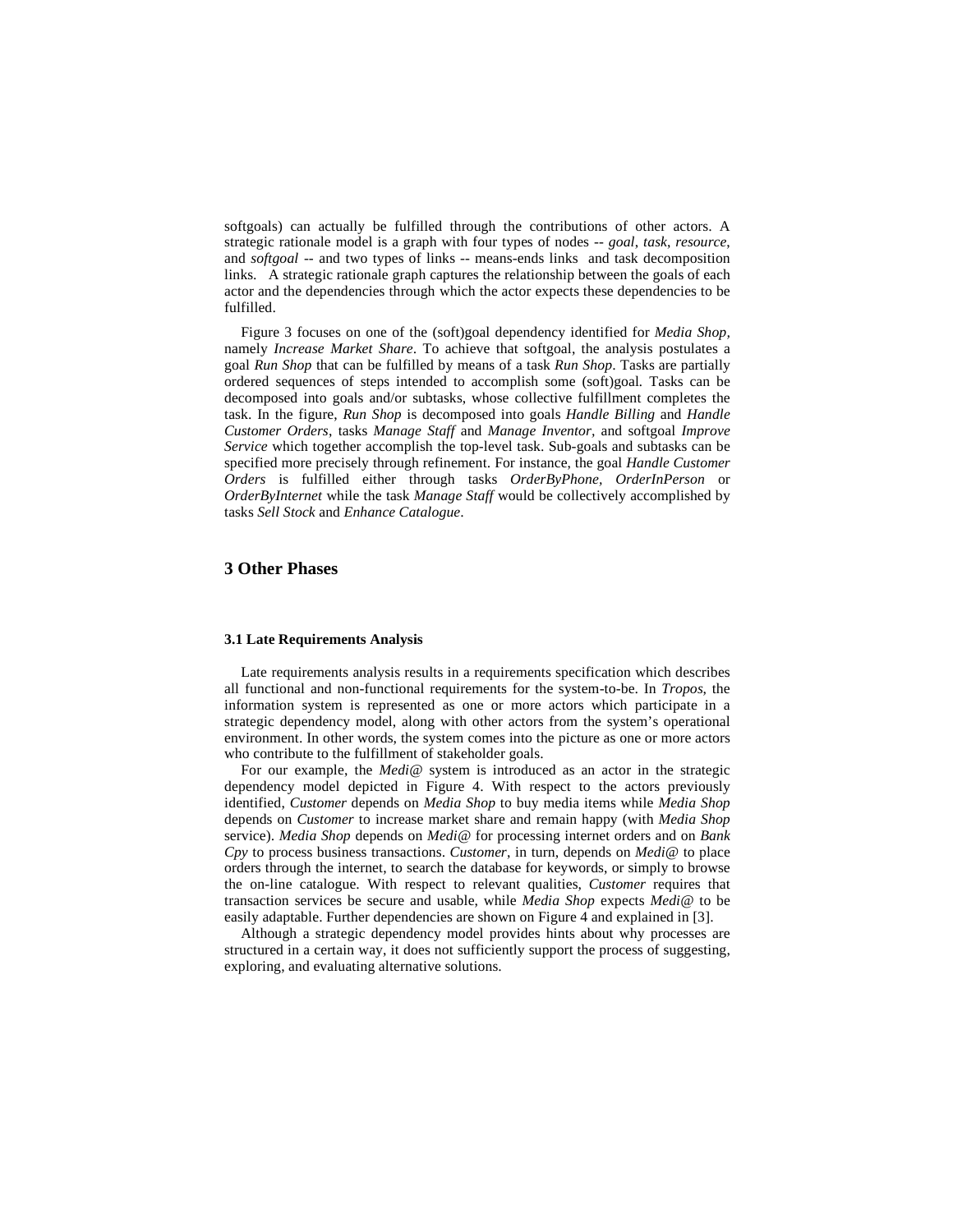

**Fig. 4.** Strategic Dependency Model for a Media Shop

As late requirements analysis proceeds, *Medi@* is given additional responsibilities, and ends up as the depender of several dependencies. Moreover, the system is decomposed into several sub-actors which take on some of these responsibilities. This decomposition and responsibility assignment is realized using the same kind of means-ends analysis along with the strategic rationale analysis illustrated in Figure 3. Hence, the analysis in Figure 5 focuses on the system itself, instead of an external stakeholder.

The figure postulates a root task *Internet Shop Managed* providing sufficient support (++) [4] to the softgoal *Increase Market Share*. That task is firstly refined into goals *Internet Order Handled* and *Item Searching Handled*, softgoals *Attract New Customer*, *Secure* and *Usable* and tasks *Produce Statistics* and *Adaptation*. To manage internet orders, *Internet Order Handled* is achieved through the task *Shopping Cart* which is decomposed into subtasks *Select Item*, *Add Item*, Check *Out,* and *Get Identification Detail*. These are the main process activities required to design an operational on-line shopping cart [7]. The latter (goal) is achieved either through sub-goal *Classic Communication Handled* dealing with phone and fax orders or *Internet Handled* managing secure or standard form orderings. To allow for the ordering of new items not listed in the catalogue, *Select Item* is also further refined into two alternative subtasks, one dedicated to select catalogued items, the other to preorder unavailable products.

To provide sufficient support (++) to the *Adaptable* softgoal, *Adaptability* is refined into four subtasks dealing with catalogue updates, system evolution, interface updates and system monitoring.

The goal *Item Searching Handled* might alternatively be fulfilled through tasks *Database Querying* or *Catalogue Consulting* with respect to customers' navigating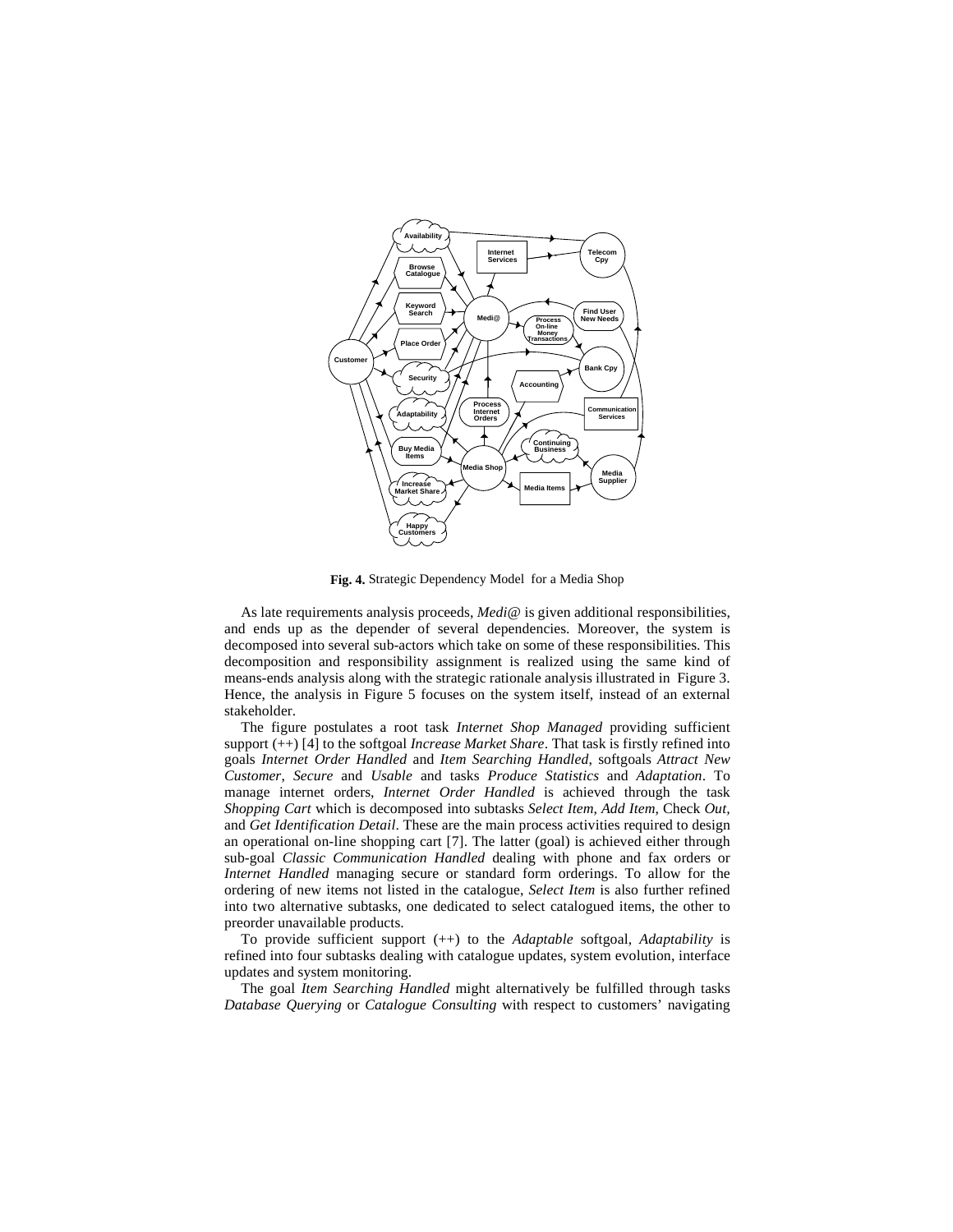desiderata, i.e., searching with particular items in mind by using search functions or simply browsing the catalogued products.

In addition, as already pointed, Figure 5 introduces softgoal contributions to model sufficient/partial positive (respectively  $++$  and  $+)$  or negative (respectively  $--$  and  $-$ ) support to softgoals *Secure*, *Available*, *Adaptable*, *Attract New Customers* and *Increase Market Share*. The result of this means-ends analysis is a set of (system and human) actors who are dependees for some of the dependencies that have been postulated.



**Fig. 5.** Strategic Rationale Model for *Medi@*

Resource, task and softgoal dependencies correspond naturally to functional and non-functional requirements. Leaving (some) goal dependencies between system actors and other actors is a novelty. Traditionally, functional goals are "operationalized" during late requirements [8], while quality softgoals are either operationalized or "metricized" [9]. For example, a security softgoal might be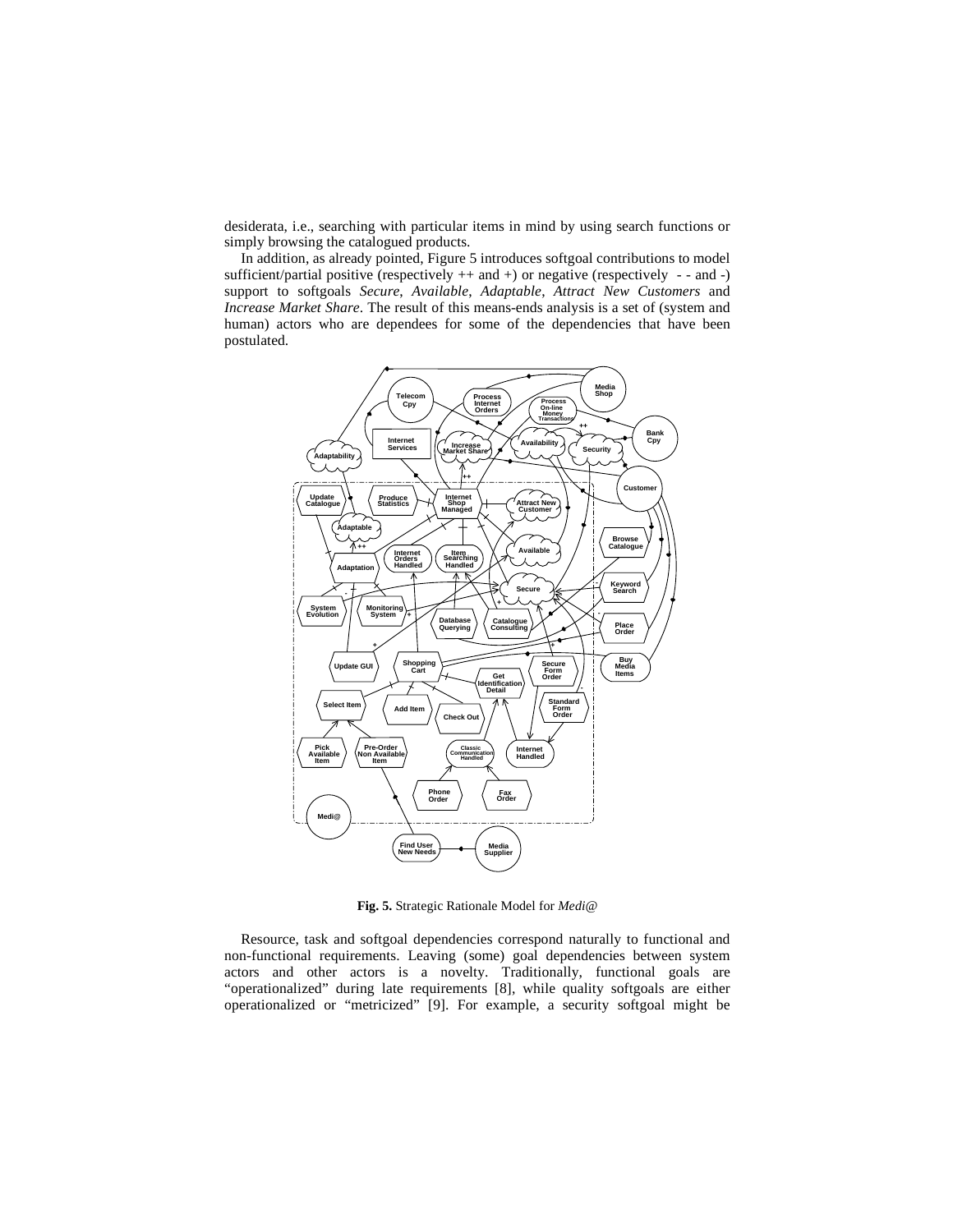operationalized by defining interfaces which minimize input/output between the system and its environment, or by limiting access to sensitive information. Alternatively, the security requirement may be metricized into something like "No more than X unauthorized operations in the system-to-be per year".

Leaving goal dependencies with system actors as dependees makes sense whenever there is a foreseeable need for flexibility in the performance of a task on the part of the system. For example, consider a communication goal "communicate X to Y". According to conventional development techniques, such a goal needs to be operationalized before the end of late requirements analysis, perhaps into some sort of a user interface through which user Y will receive message X from the system. The problem with this approach is that the steps through which this goal is to be fulfilled (along with a host of background assumptions) are frozen into the requirements of the system-to-be. This early translation of goals into concrete plans for their fulfillment makes systems fragile and less reusable.

In our example, we have left three (soft)goals (*Availability, Security, Adaptability*) in the late requirements model. For instance, we have left *Availability* because we propose to allow system agents to automatically decide at run-time which catalogue browser, shopping cart and order processor architecture fit best customer needs or navigator/platform specifications. Moreover, we would like to include different search engines, reflecting different search techniques, and let the system dynamically choose the most appropriate.

#### **3.2 Architectural Design**

A system architecture constitutes a relatively small, intellectually manageable model of system structure, which describes how system components work together. By now, software architects have developed catalogues of architectural style for ebusiness applications (e.g., [7]: *Thin Web Client*, *Thick Web Client*, *Web Delivery*, …) Unfortunately, these architectural styles focus on web concepts, protocols and underlying technologies but not on business processes nor non functional requirements of the application. As a result, the organizational architecture styles are not described nor the conceptual high-level perspective of the e-business application. In *Tropos*, we have defined organizational architectural styles [19, 20, 14] for agent, cooperative, dynamic and distributed applications to guide the design of the system architecture. These architectural styles (*pyramid, joint venture, structure in 5, takeover, arm's length, vertical integration, co-optation, bidding, …*) are based on concepts and design alternatives coming from research on organization management : organization theory, agency theory, strategic alliances, …. For instance, the *joint venture* style involves agreement between two or more principal partners to obtain the benefits of larger scale, partial investment and lower maintenance costs. Through the delegation of authority to a specific *Joint Management* actor that coordinates tasks and manages sharing of knowledge and resources, they pursue joint objectives. Each principal partner can manage and control itself on a local dimension and interact directly with other principal partners to exchange, provide and receive services, data and knowledge. However, the strategic operation and coordination of such a system and its partner actors on a global dimension are only ensured by the *Joint Management* actor.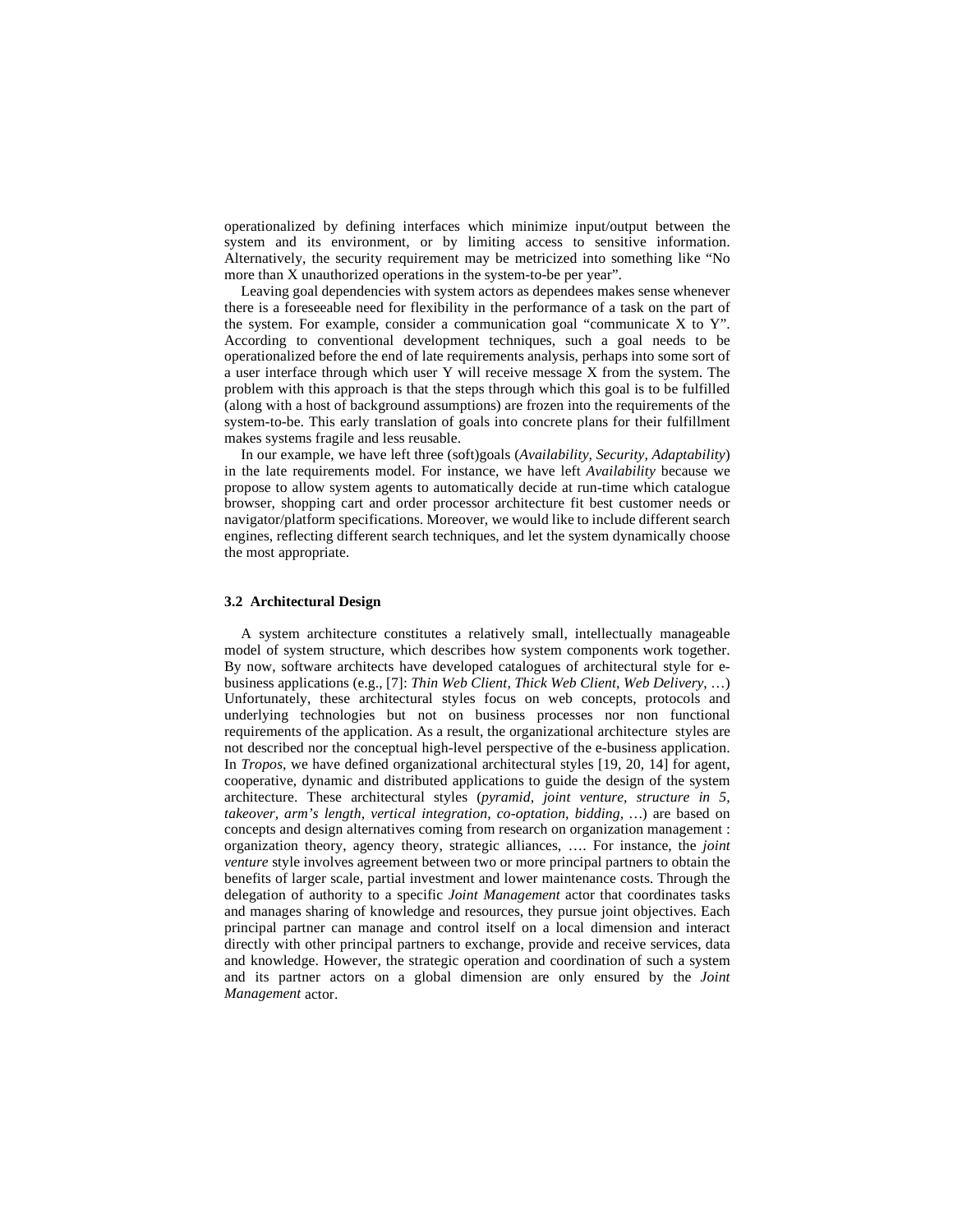The first task during architectural design is to select among alternative architectural styles using as criteria the desired qualities identified earlier. The analysis involves refining these qualities, represented as softgoals, to sub-goals that are more specific and more precise and then evaluating alternative architectural styles against them, as shown in Figure 6. The styles are represented as operationalized softgoals (saying, roughly, "make the architecture of the new system *pyramid-/joint venture-/cooptation*-based, … "). Design rationale is represented by claim softgoals drawn as dashed clouds. These can represent contextual information (such as priorities) to be considered and properly reflected into the decision making process. Exclamation marks (! and !!) are used to mark priority softgoals. A check-mark " $\vee$ " indicates a fulfilled softgoal, while a cross " $\mathsf{X}$ " labels an unfulfillable one.

Software quality attributes *Security*, *Availability* and *Adaptability* have been left in the late requirements model (See Section 3.1). They will guide the selection process of th appropriate architectural style.



**Fig. 6.** Selecting the Architecture

In Figure 6, *Adaptability* has been AND-decomposed into *Dynamicity* and *Updatability*. For our e-commerce example, *dynamicity* should deal with the way the system can be designed using generic mechanisms to allow web pages and user interfaces to be dynamically and easily changed. Indeed, information content and layout need to be frequently refreshed to give correct information to customers or simply be fashionable for marketing reasons. Frameworks like Active Server Pages (ASP), Server Side Includes (SSI) to create dynamic pages make this attribute easier to achieve. *Updatability* should be strategically important for the viability of the application, the stock management and the business itself since *Media Shop*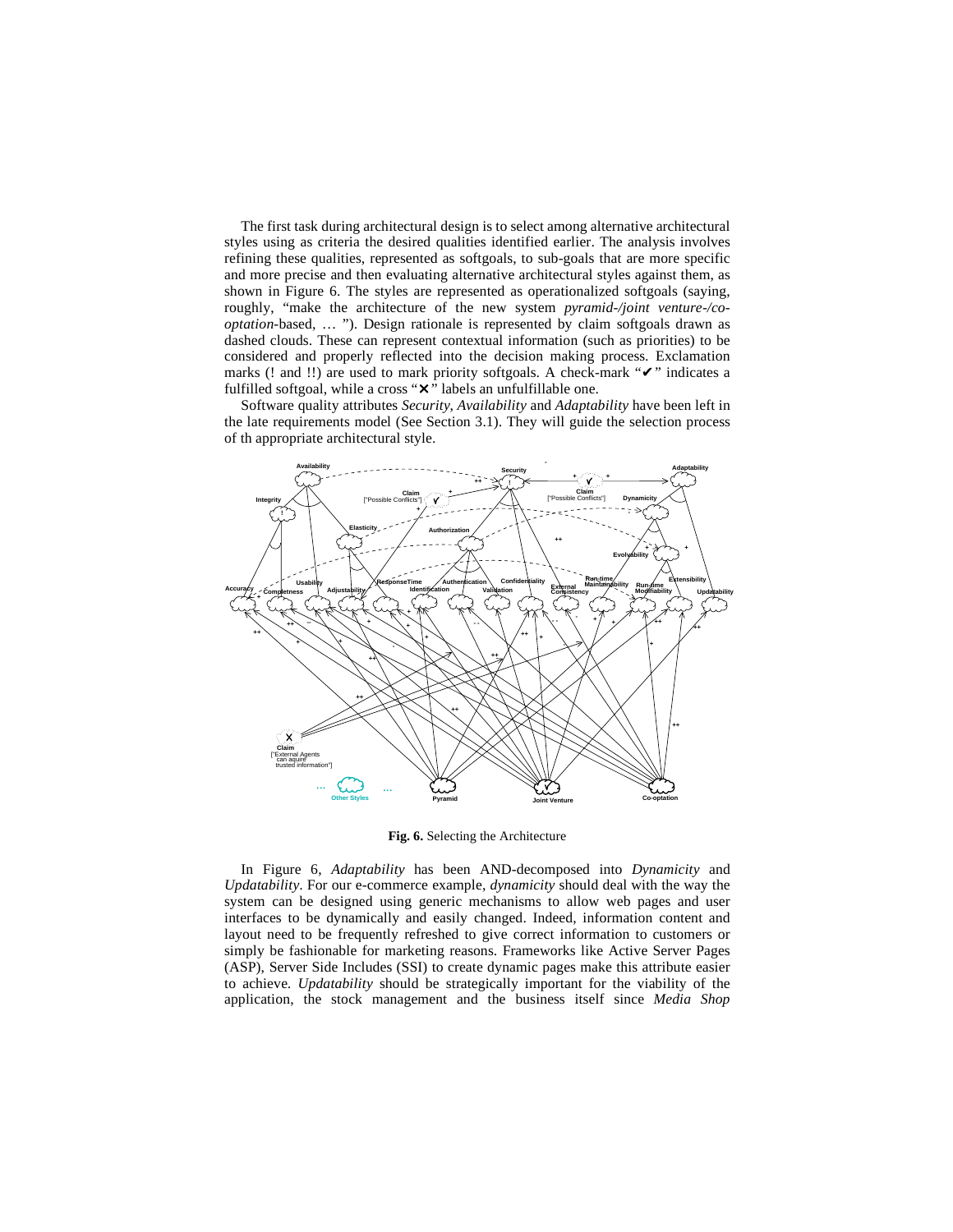employees have to very regularly bring up to date the catalogue by for inventory consistency. Comparable analyses are carried out in turn for newly identified quality sub-attributes and for the other top-level quality softgoals *Security* and *Availability*.

Eventually, the analysis shown in Figure 6 allows us to choose the joint venture architectural style for our e-commerce example (the operationalized attribute is marked with a  $\mathbf{v}$ "). More details about the selection and non-functional requirements decomposition process can be found in [19, 20]. In addition, more specific attributes have been identified during the decomposition process, such as *Integrity* (*Accuracy*, *Completeness*), *Usability*, *Response Time*, *Maintainability*, *Updatability*, *Confidentiality*, *Authorization* (*Identification*, *Authentication*, *Validation*) and need to be considered in the system architecture.

Figure 7 suggests a possible assignment of system responsibilities, based on the joint venture architectural style for our e-business application. The system is decomposed into three principal partners (*Store Front, Billing Processor* and *Back Store*) controlling themselves on a local dimension and exchanging, providing and receiving services, data and resources with each other.



**Fig. 7.** The E-commerce System in Joint Venture Architecture

Each of them delegates authority to and is controlled and coordinated by the joint management actor (*Joint Manager*) managing the system on a global dimension. *Store Front* interacts primarily with *Customer* and provides her with a usable frontend web application*. Back Store* keeps track of all web information about customers, products, sales, bills and other data of strategic importance to *Media Shop. Billing*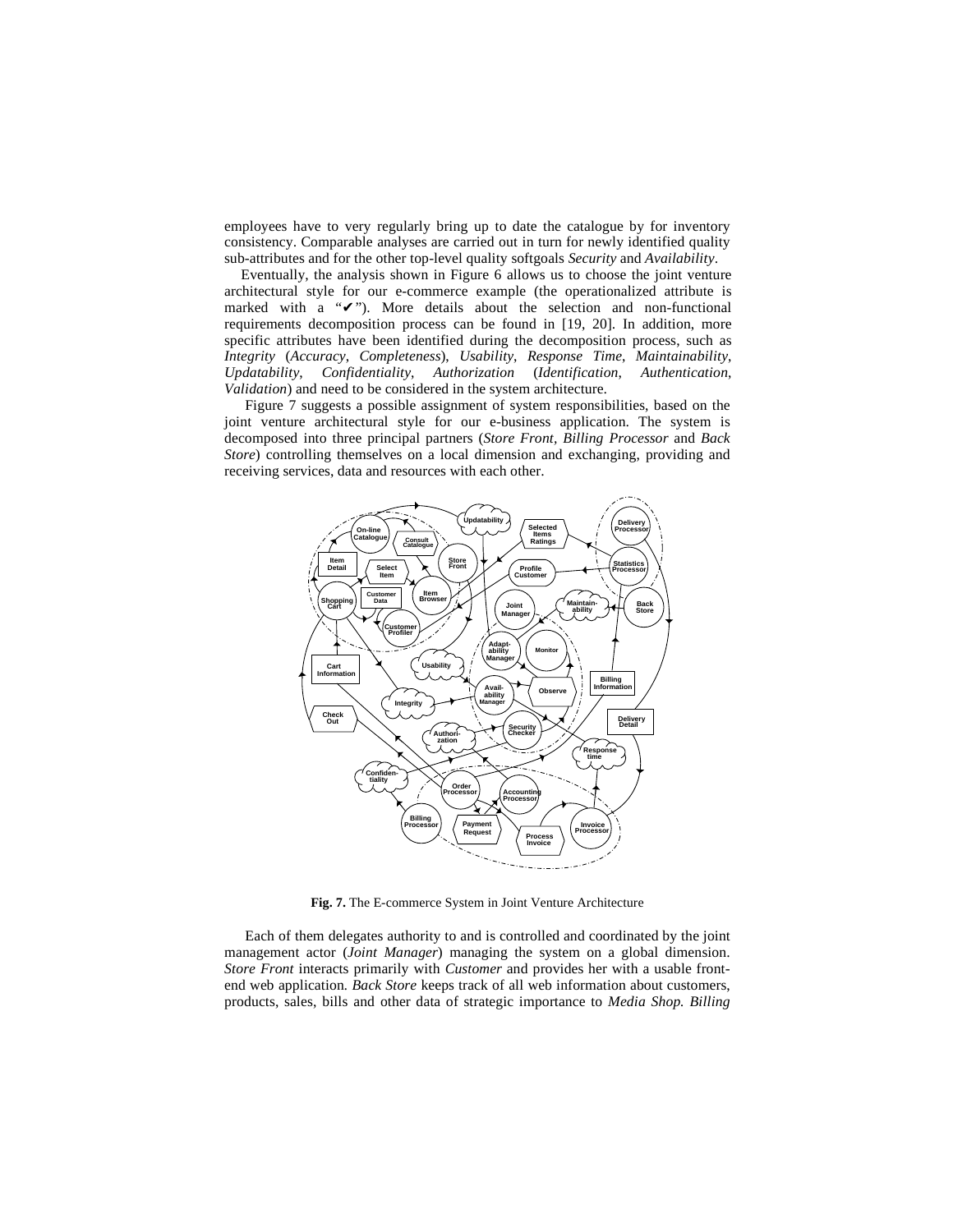*Processor* is in charge of the secure management of orders and bills, and other financial data; also of interactions to *Bank Cpy*. *Joint Manager* manages all of them controlling *security* gaps, *availability* bottlenecks and *adaptability* issues.

To accommodate the responsibilities of *Store Front*, we introduce *Item Browser* to manage catalogue navigation, *Shopping Cart* to select and custom items, *Customer Profiler* to track customer data and produce client profiles, and *On-line Catalogue* to deal with digital library obligations. To cope with the identified software quality attributes (*Security*, *Availability* and *Adaptability*), *Joint Manager* is further refined into four new system sub-actors *Availability Manager*, *Security Checker* and *Adaptability Manager* each of them assuming one of the main softgoals (and their more specific subgoals) and observed by a *Monitor*. Further refinements are shown on Figure 7 and explained in [19, 20].

## **3.3 Detailed Design**

The detailed design phase is intended to introduce additional detail for each architectural component of a system. In our case, this includes actor communication and actor behavior. To support this phase, we propose to adopt agent specifications proposed by FIPA (Foundation for Intelligent Agents) [12] notably agent role and patterns (see [14, 20]) that can be found in agent communication languages like FIPA-ACL [12] or KQML [12].

For instance, the *matchmaker* agent pattern locates a provider corresponding to a consumer request for service, and then hands the consumer a handle to the chosen provider. Contrary to the broker pattern who directly handles all interactions between the consumer and the provider, the negotiation for service and actual service provision are separated into two distinct phases.



**Fig. 8.** Detailing Item Browser with Agent Patterns

Figure 8 shows a possible use of the patterns in the e-business system depicted in Figure 7. In particular, it describes how to solve the goal of managing catalogue navigation that the *Store Front* has delegated to the *Item Browser*. The goal is decomposed into different subgoals and solved with a combination of patterns. The broker pattern is applied to the *Info Searcher*, which satisfies requests of searching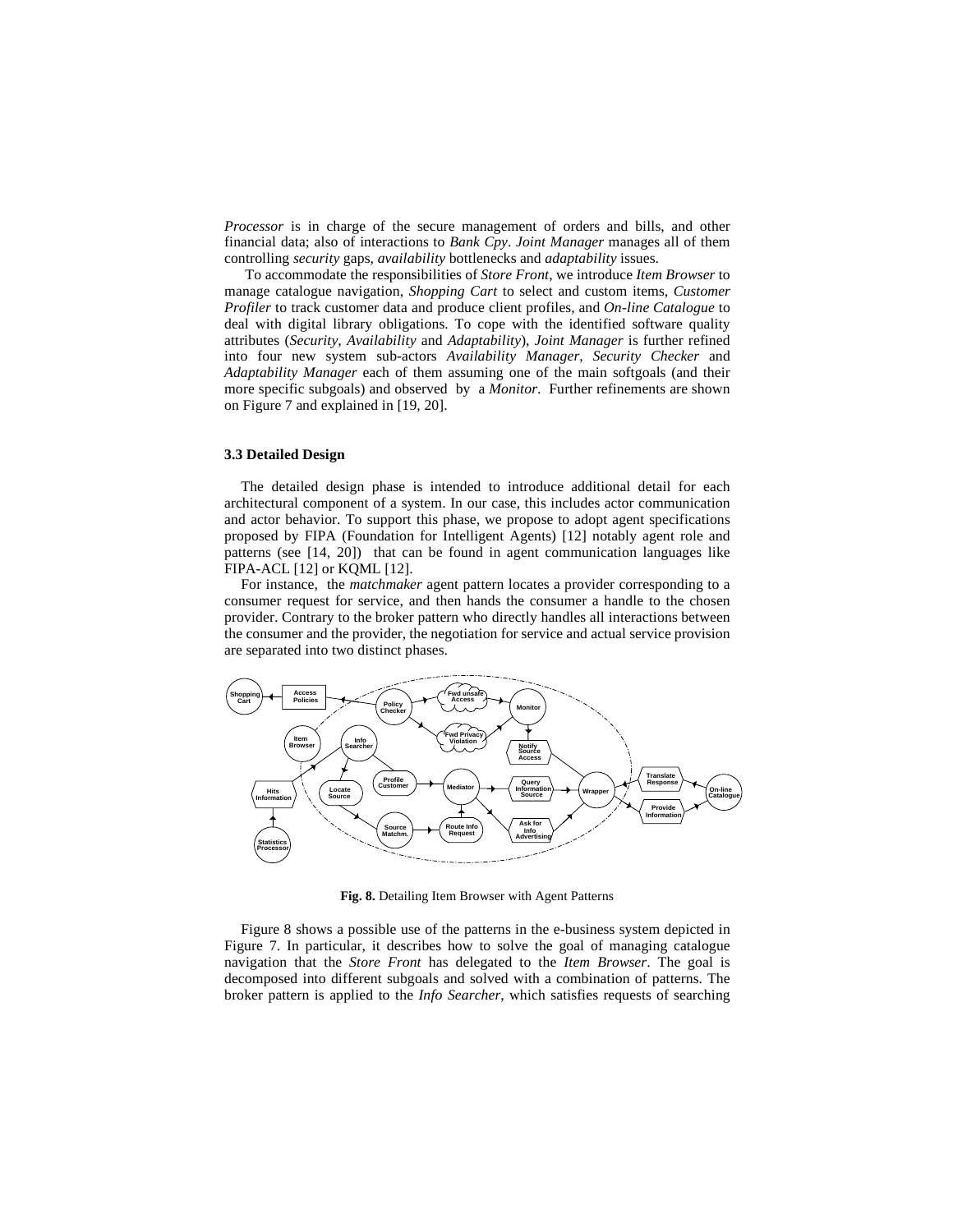information by accessing *On-line Catalogue*. The Source *Matchmaker* applies the matchmaker pattern locating the appropriate source for the *Info Searcher*, and the monitor pattern is used to check any possible change in the *On-line Catalogue*. Finally, the mediator pattern is applied to mediate the interaction among the *Info Searcher*, the *Source Matchmaker*, and the *Wrapper*, while the wrapper pattern makes the interaction between the *Item Browser* and the *On-line Catalogue* possible. Of course, other patterns can be applied [20]. For instance, we could use the contract-net pattern to select a wrapper to which delegate the interaction with the *On-line Catalogue*, or the embassy to route the request of a wrapper to the *On-line Catalogue*.

## **4** *Tropos* **Models in UML**

We have defined a set of stereotypes, tagged values, and constraints to accommodate *Tropos* concepts within UML. This section briefly describes some of them according to GRL (Goal-oriented Requirement Language) [15]. For an exhaustive and formal definition of the *Tropos* ontology see [15].

### *Stereotypes*

### **i\* actor**

*Metamodel class* Actor

*Description* An actor is an active entity that carries out actions to achieve goals by exercising its know-how. An actor may optionally have a boundary, with intentional elements inside.

*Icon*

*Constraints* None

*Tagged values* Actor\_id, external\_name, description, goal\_model\_id

### *Task*

*Metamodel class* Use Case

*Description* A task specifies a particular way of doing something. Tasks can also be seen as the solutions in the target system, which will satisfice the softgoals (operationalizations). These solutions provide operations, processes, data representations, structuring, constraints and agents in the target system to meet the needs stated in the goals and softgoals.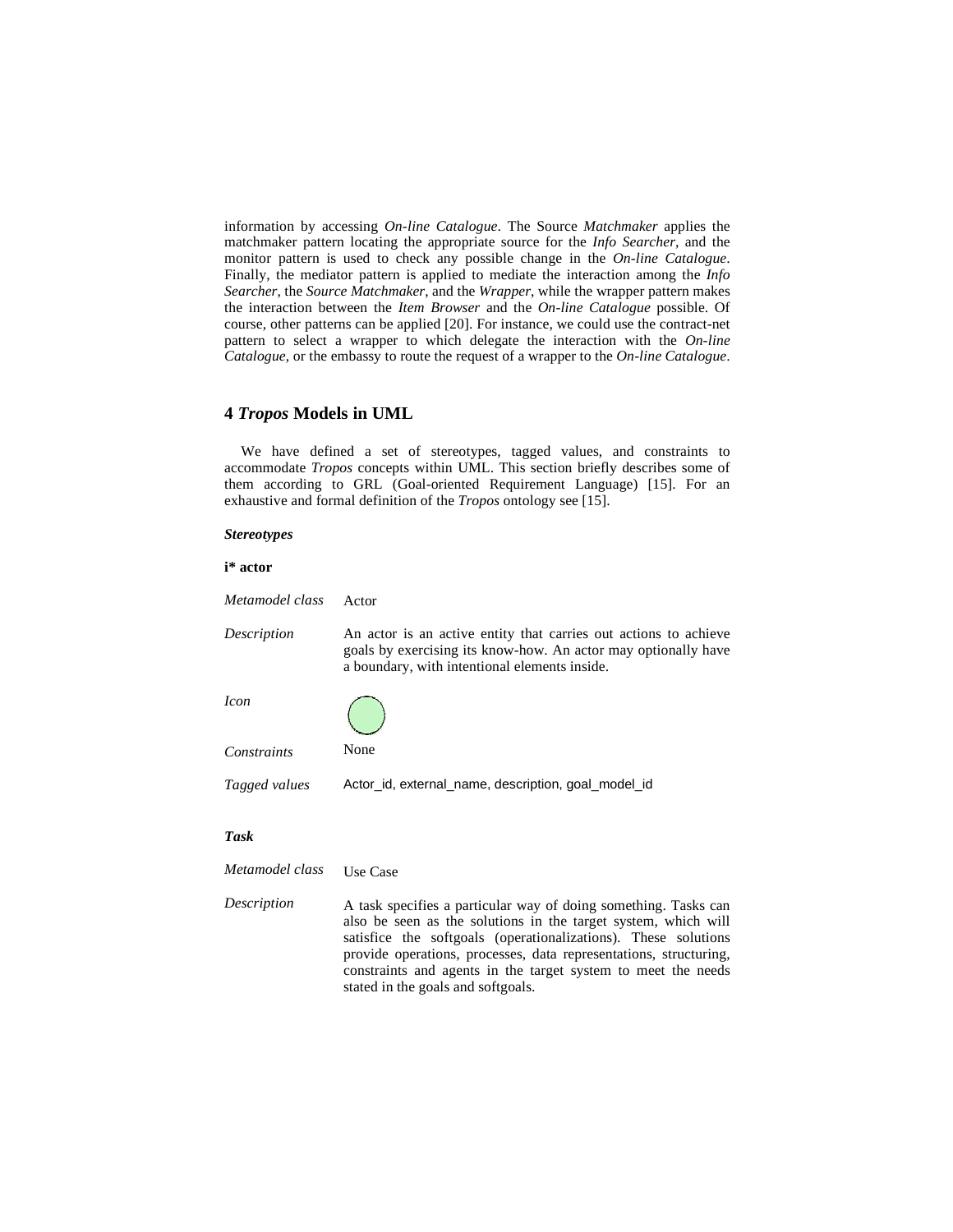| <i>Icon</i>     |                                                                                                                                                                                                                                                                                                                  |
|-----------------|------------------------------------------------------------------------------------------------------------------------------------------------------------------------------------------------------------------------------------------------------------------------------------------------------------------|
| Constraints     | None                                                                                                                                                                                                                                                                                                             |
| Tagged values   | Task_id, external_name, owner_id, description                                                                                                                                                                                                                                                                    |
| Goal            |                                                                                                                                                                                                                                                                                                                  |
| Metamodel class | Class                                                                                                                                                                                                                                                                                                            |
| Description     | A goal is a condition or state of affairs in the world that the<br>stakeholders would like to achieve. How the goal is to be<br>achieved is not specified, allowing alternatives to be considered.<br>A goal can be either a business goal or a system goal.                                                     |
| <i>Icon</i>     |                                                                                                                                                                                                                                                                                                                  |
| Constraints     | None                                                                                                                                                                                                                                                                                                             |
| Tagged values   | Goal_id, external_name, owner_id, description                                                                                                                                                                                                                                                                    |
| i* dependency   |                                                                                                                                                                                                                                                                                                                  |
| Metamodel class | Association                                                                                                                                                                                                                                                                                                      |
| Description     | The Dependency statement describes an intentional relationship<br>between two actors, i.e., one actor ( <depender>) depends on<br/>another actor (<dependee>) on something (<dependum>).</dependum></dependee></depender>                                                                                        |
| Constraints     | Dependencies must have at least one depender and one dependee.                                                                                                                                                                                                                                                   |
| Tagged values   | Dependency_id,<br>dependency_name,<br>dependum_type,<br>depender_id, dependee_id                                                                                                                                                                                                                                 |
| Means-ends      |                                                                                                                                                                                                                                                                                                                  |
| Metamodel class | Association                                                                                                                                                                                                                                                                                                      |
| Description     | The Means-ends statement describes how goals are in fact<br>achieved. Each task provided is an alternative means for<br>achieving the goal. Normally, each task would have different<br>types of impacts on softgoals, which would serve as criteria for<br>evaluating and choosing among each task alternative. |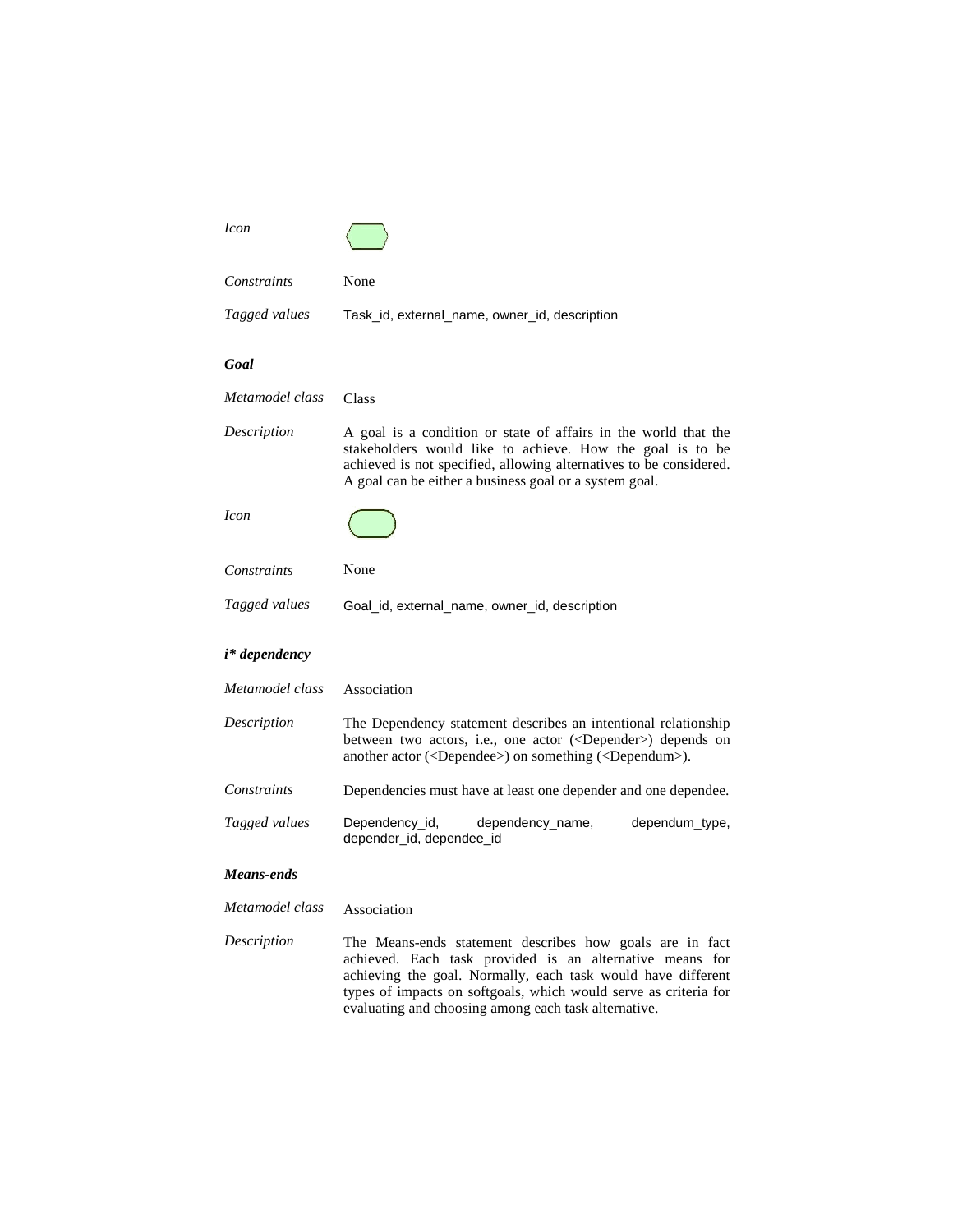| Constraints     | Only goals are applicable to means-ends links.                                                                                                           |
|-----------------|----------------------------------------------------------------------------------------------------------------------------------------------------------|
| Tagged values   | Means-ends id, means element id, ends element id                                                                                                         |
| Task Decomp.    |                                                                                                                                                          |
| Metamodel class | Aggregation                                                                                                                                              |
| Description     | The decomposition relationship provides the ability to define<br>what other elements need to be achieved or available in order for<br>a task to perform. |
| Constraints     | Only tasks are decomposable. Sub-components of tasks are goals,<br>tasks, resources, and softgoals.                                                      |
| Tagged values   | Decomposition_id, sub-element_id, decomposed_element_id                                                                                                  |

For instance, Figure 9 depicts the i\* model from Figure 1 in UML using the stereotypes we have defined, notably  $\langle \langle i^* \right. actors \rangle$  and  $\langle \langle i^* \right. dependency \rangle$ . Such mapping in UML could also be done in a similar way for strategic rationale (e.g., Figure 3) or goal analysis (e.g., Figure 6) models.



**Fig. 9.** Representing the *i\** Model from Figure 1 in UML with stereotypes

In addition to the introduction of *Tropos* concepts in UML through stereotypes, we also adopt UML extensions proposed by FIPA and the OMG Agent Work group [1, 21, 22]. The rest of the section concentrates on the *Shopping cart* actor and the *check out* dependency. Figure 10 depicts a partial UML class diagram focusing on that actor that will be implemented as an aggregation of several *CartForm*s and *ItemLine*s. Associations *ItemDetail* to *On-line Catalogue*, aggregation of *MediaItem*s, and *CustomerDetail* to *CustomerProfiler*, aggregation of *CustomerProfileCard*s are directly derived from resource dependencies with the same name in Figure 7.

*i\** tasks will be implemented as agent plans represented as methods following the label "*Plans*".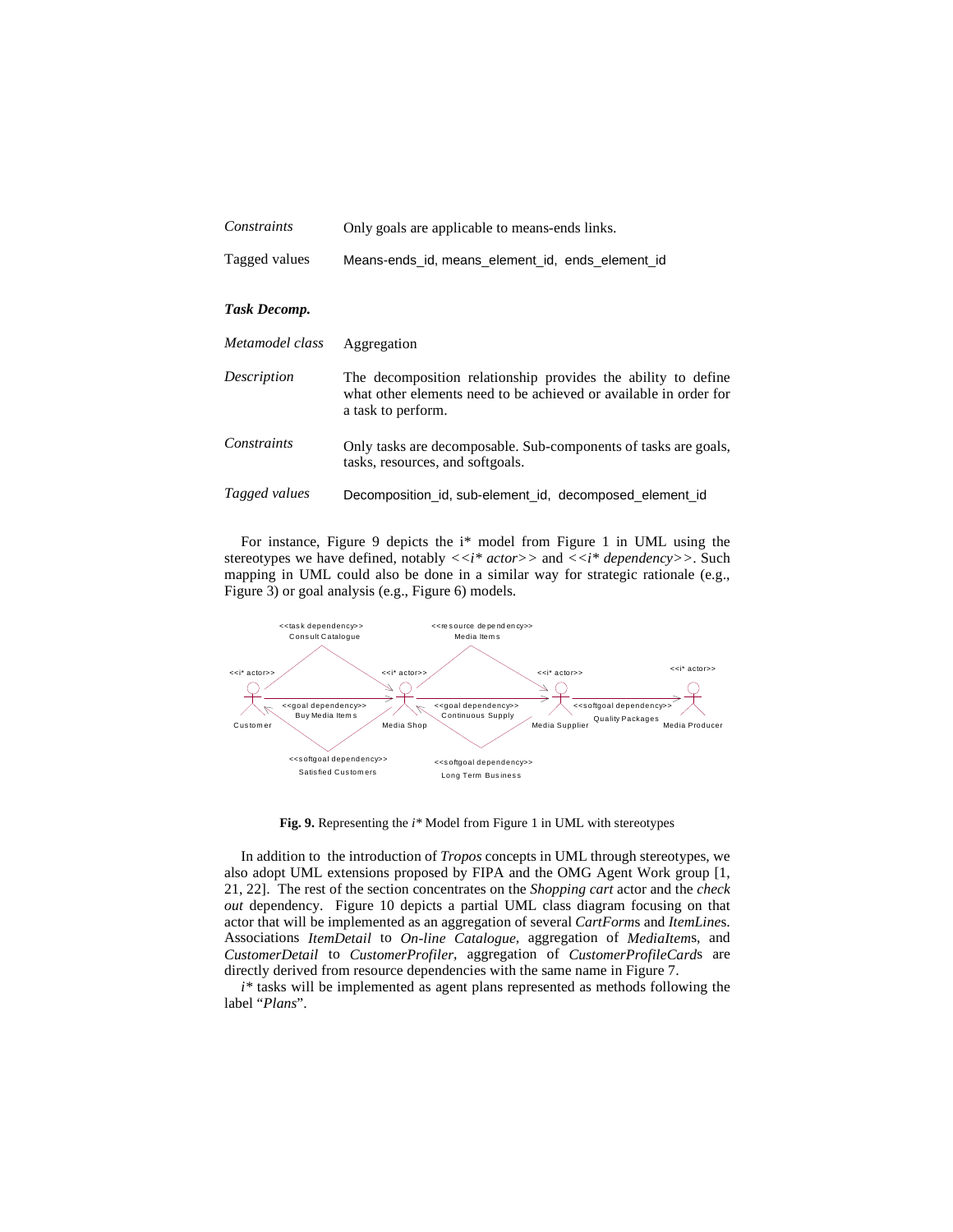

**Fig. 10.** Partial Class Diagram for *Store Front* Focusing on *Shopping Cart*

To specify the *checkout* task, for instance, we use AUML - the Agent Unified Modeling Language [1], which supports templates and packages to represent *checkout* as an object, but also in terms of sequence and collaborations diagrams.

Figure 11(a) introduces the *checkout* interaction context which is triggered by the *checkout* communication act (CA) and ends with a returned information status. This diagram only provides basic specification for an intra-agent order processing protocol. In particular, the diagram stipulates neither the procedure used by the *Customer* to produce the *checkout* CA, nor the procedure employed by the *Shopping Cart* to respond to the CA.

As shown in Figure 11(b), such details can be provided by using *levelling* [22], i.e., by introducing additional interaction and other diagrams. Each additional level can express *inter-actor* or *intra-actor* dialogues. At the lowest level, specification of an actor requires spelling out the detailed processing that takes place within the actor.

Figure 11(b) focuses on the protocol between *Customer* and *Shopping Cart* which consists of a customization of the Contract Net FIPA agent pattern [21]. Such a protocol describes a communication pattern among actors, as well as constraints on the contents of the messages they exchange.

We use plan diagrams [18], based on state charts and activity diagrams, to specify the internal processing (tasks) of atomic actors. The initial transition of the plan diagram is labeled with an activation event (*Press checkout button*) and activation condition (*[checkout button activated]*) which determine when and in what context the plan should be activated. Transitions from a state automatically occur when exiting the state and no event is associated (e.g., when exiting *Fields Checking*) or when the associated event occurs (e.g., *Press cancel button*), provided in all cases that the associated condition is true (e.g., *[Mandatory fields filled]*). When the transition occurs, any associated action is performed (e.g., *verifyCC()*).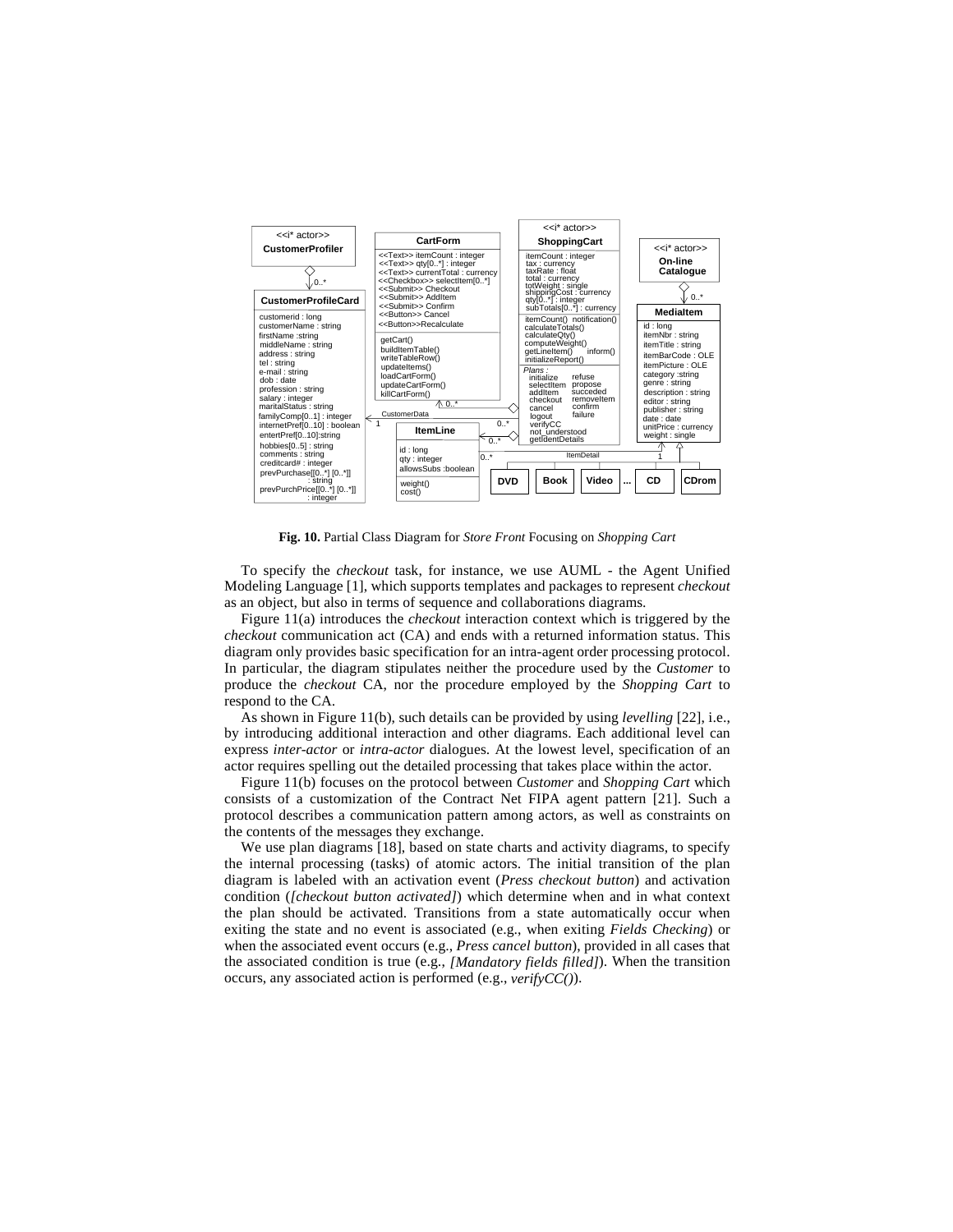

**Fig. 11.** Sequence Diagram to Order Media Items (a), and Agent Interaction Protocol Focusing on a *Checkout* Dialogue (b)

An important feature of plan diagrams is their notion of failure. Failure can occur when an action upon a transition fails, when an explicit transition to a fail state (denoted by a small no entry sign) occurs, or when the activity of an active state terminates in failure and no outgoing transition is enabled.

Figure 12 depicts the plan diagram for *checkout*, triggered by pushing the checkout button. Mandatory fields are first checked. If any mandatory fields are not filled, an iteration allows the customer to update them. For security reasons, the loop exits after 5 tries ([i<5]) and causes the plan to fail. Credit Card validity is then checked. Again for security reasons, when not valid, the CC# can only be corrected 3 times. Otherwise, the plan terminates in failure. The customer is then asked to confirm the CC# to allow item registration. If the CC# is not confirmed, the plan fails. Otherwise, the plan continues: each item is iteratively registered, final amounts are calculated, stock records and customer profiles are updated and a report is displayed. When finally the whole plan succeeds, the *ShoppingCart* automatically logs out and asks the *Order Processor* to initialize the order. When, for any reason, the plan fails, the *ShoppingCart* automatically logs out. At anytime, if the cancel button is pressed, or the timeout is more than 90 seconds (e.g., due to a network bottleneck), the plan fails and the *Shopping Cart* is reinitialized.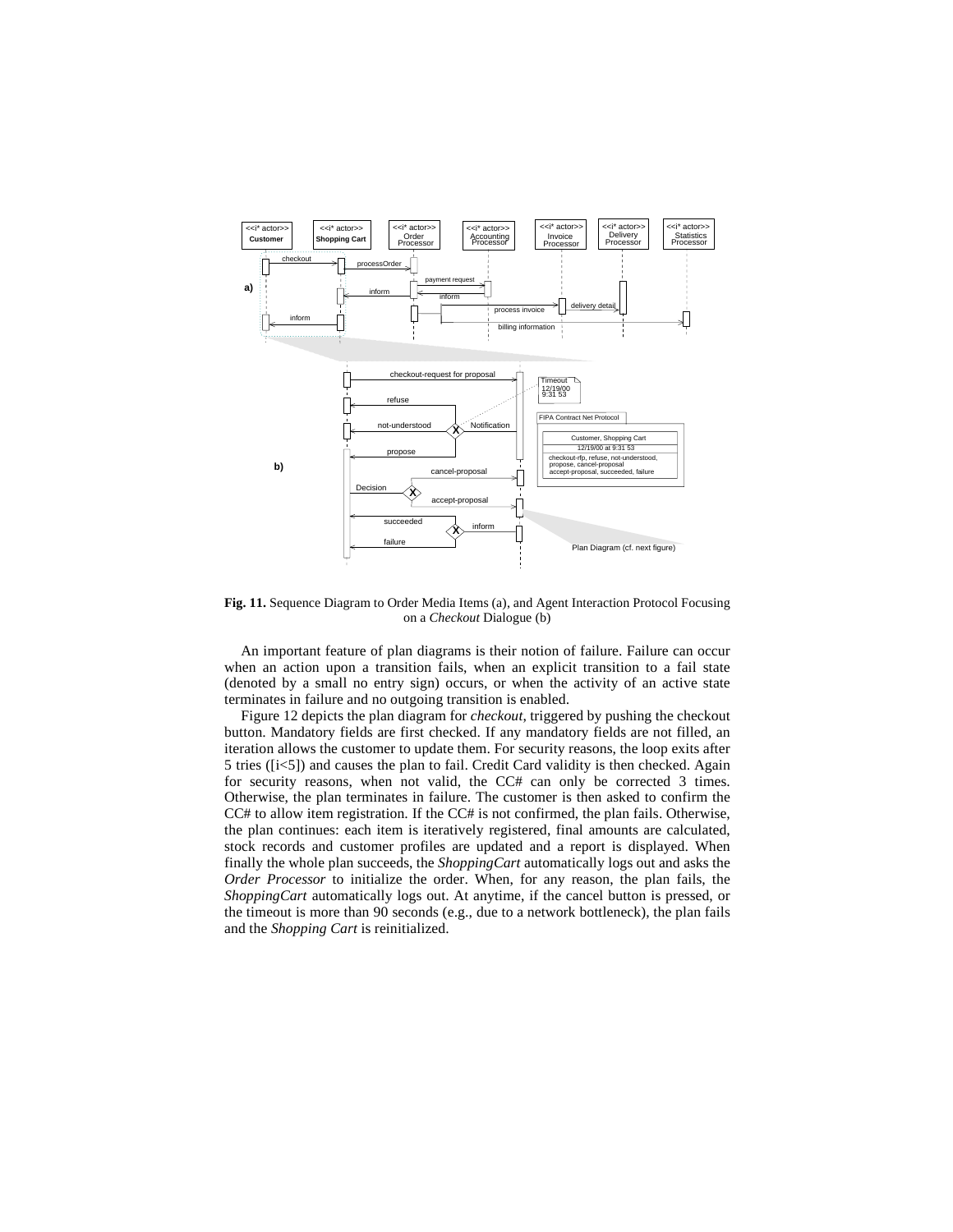

**Fig. 12.** A Plan Diagram for *Checkout*

## **5 Conclusion and Discussion**

We have proposed a development methodology founded on intentional concepts, and inspired by early requirements modeling. We have also sketched how these concepts can be accommodated within UML, and how they can incorporate recent proposals for UML extensions. We believe that the methodology is particularly appropriate for generic, componentized software systems, such as e-business applications that can be downloaded and used in a variety of operating environments and computing platforms around the world. Preliminary results (e.g., [20, 23]) suggest that the methodology complements well proposals for agent-oriented programming environments.

As a matter of fact, unlike UML and existing UML extensions for agent software development such as AUML [22], the *Tropos* approach is requirement- and goaloriented, i.e., based and driven by intentional and social primitives. Besides, in *Tropos*, we do not necessarily operationalize or metricize these intentional an social structures early on during the development process, avoiding to freeze solutions to a given requirement in the produced software designs. This kind of approach is especially relevant for developing agent applications since, in addition to be systems requiring flexibility and dynamicity, they are built on mental states like beliefs, intentions, desires or commitments and considered "societies" of software entities.

On the other hand, there already exist some proposals for agent-oriented software development like [10, 16, 17, 18, 25]. Such proposals are mostly extensions to known object-oriented and/or knowledge engineering methodologies. Moreover, all these proposals focus on design -- as opposed to requirements analysis -- and are therefore considerably narrower in scope than *Tropos*. Indeed, *Tropos* proposes to adopt the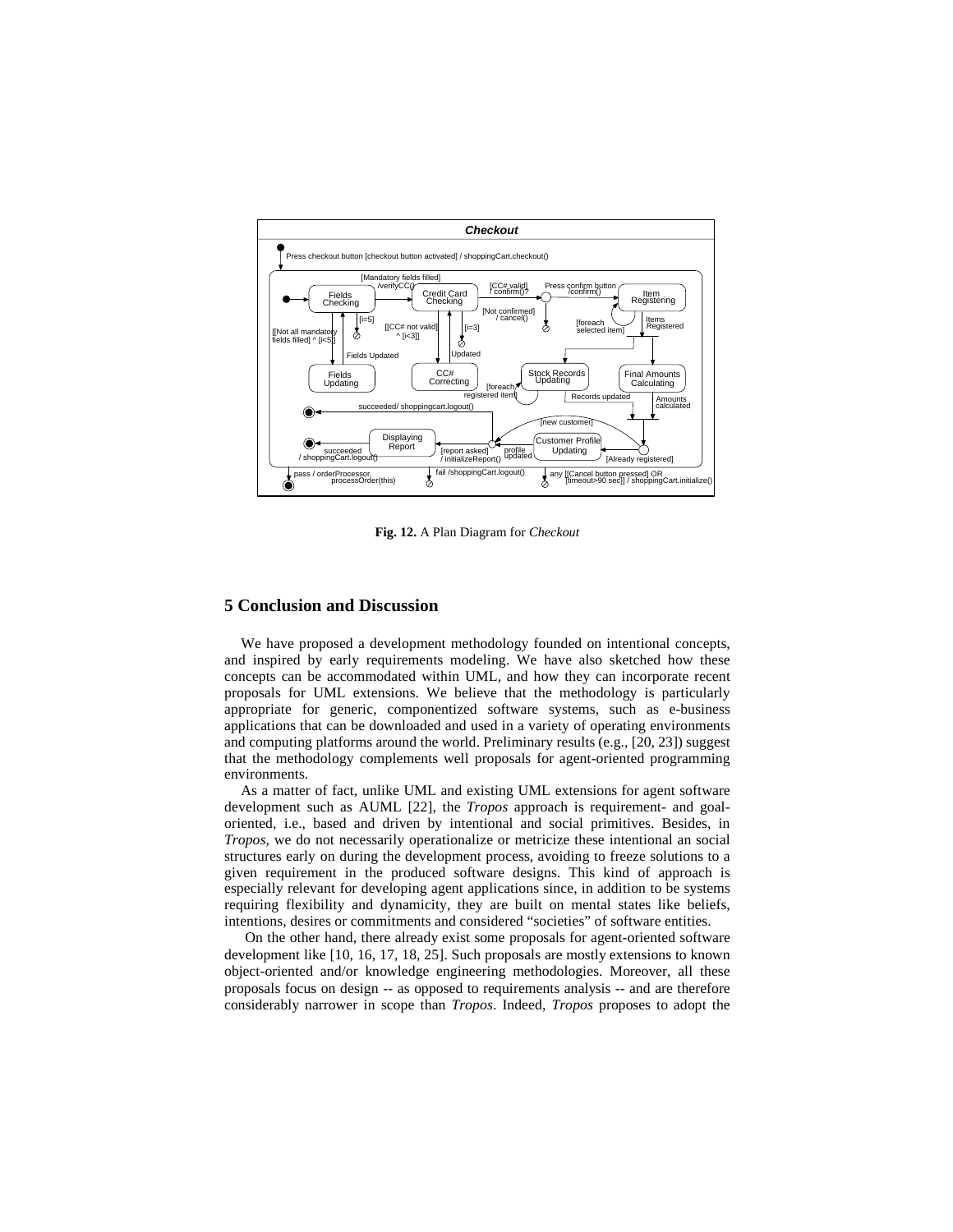same concepts, inspired by requirements modeling research, for describing requirements *and* system design models in order to narrow the semantic gap between them. The architecture and software design models produced within our framework are intentional in the sense that system components have associated goals that are supposed to be fulfilled. They are also social in the sense that each component has obligations/expectations towards/from other components. Obviously, such models are best suited to cooperative, dynamic and distributed applications like multi-agent systems.

The research reported here is still in progress. Much remains to be done to further refine the proposed methodology and validate its usefulness with real case studies. We are currently working on the development of additional formal analysis techniques for *Tropos* including temporal analysis (using model-checking), goal analysis and social structures analysis, also the development of tools which support different phases of the methodology and the definition of the *Formal Tropos* language.

### **References**

- [1] Bauer, B., *Extending UML for the Specification of Agent Interaction Protocols,* OMG document ad/99-12-03, FIPA submission to the OMG's Analysis and Design Task Force (ADTF) in response to the Request of Information (RFI) entitled "UML2.0 RFI", December 1999.
- [2] Booch, G., Rumbaugh, J. and Jacobson, I., *The Unified Modeling Language User Guide*, The Addison-Wesley Object Technology Series, Addison-Wesley, 1999.
- [3] Castro, J., Kolp, M. and Mylopoulos, J., "A Requirements-Driven Development Methodology", *Proceedings of the 13th International Conference on Advanced Information Systems Engineering* (CAiSE'01), Interlaken, Switzerland, June 2001.
- [4] Chung, L. K., Nixon, B. A., Yu, E. and Mylopoulos, J.*, Non-Functional Requirements in Software Engineering*, Kluwer Publishing, 2000.
- [5] Clarke, E., Grumberg, O. and Peled, D., *Model Checking*, MIT Press, 1999.
- [6]Cohen, P. and Levesque, H., "Intention is Choice with Commitment", *Artificial Intelligence, 32(3)*, 1990, pp. 213-261.
- [7]Conallen, J*., Building Web Applications with UML*, The Addison-Wesley Object Technology Series, Addison-Wesley, 2000.
- [8]Dardenne, A., van Lamsweerde, A. and Fickas, S., "Goal–directed Requirements Acquisition", *Science of Computer Programming, 20*, 1993, pp. 3-50.
- [9]Davis, A., *Software Requirements: Objects, Functions and States*, Prentice Hall, 1993.
- [10] DeLoach, S. A. and Wood, M., "Developing Multiagent Systems with agentTool", *Proceedings of the 7th The Seventh International Workshop on Agent Theories, Architectures, and Languages* (ATAL'00), Boston, USA, July, 2000.
- [11] DeMarco, T., *Structured Analysis and System Specification*, Yourdon Press, 1978.
- [12] *The Foundation for Intelligent Physical Agents*, http://www.fipa.org, 2001.
- [13] Fuxman, A., Pistore, M., Mylopoulos, J. and Traverso, P., "Model Checking Early Requirements Specification in Tropos", *Proceedings of the Fifth IEEE International Symposium on Requirements Engineering* (RE'01), Toronto, Canada, August 2001.
- [14] Fuxman, A., Giorgini, P., Kolp, M. and Mylopoulos, J., "Information Systems as Social Structures", *Proceedings of the Second International Conference on Formal Ontologies for Information Systems* (FOIS'01)*,* Ogunquit, USA, October 2001.
- [15] *Goal Oriented Requirement Language*, http://www.cs.toronto.edu/km/GRL